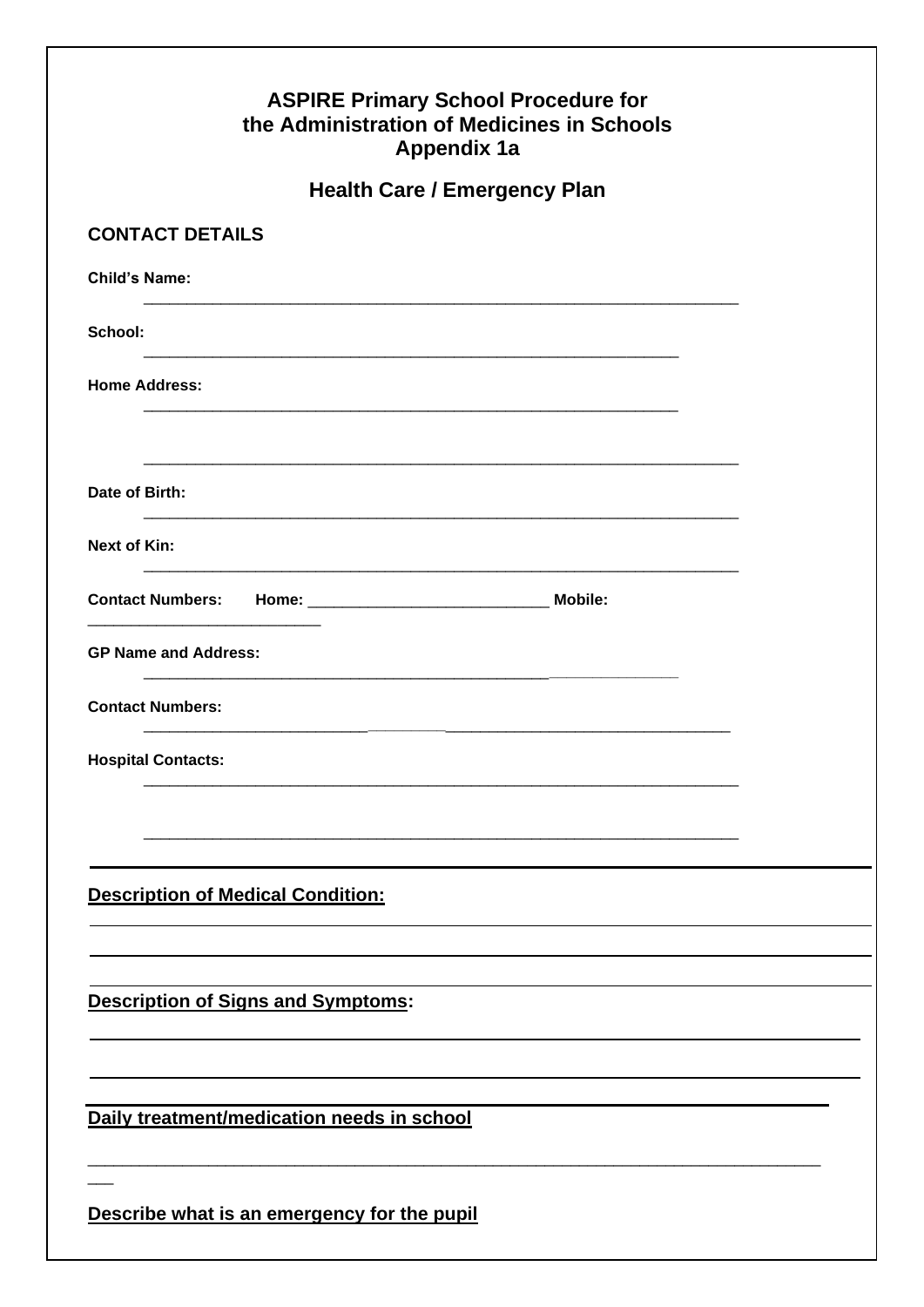|                                    | Describe actions should this emergency occur:                                                                                                                         |                                      |  |
|------------------------------------|-----------------------------------------------------------------------------------------------------------------------------------------------------------------------|--------------------------------------|--|
|                                    |                                                                                                                                                                       |                                      |  |
| a)                                 | <u> 1980 - Jan James James Barbara, martin da basar da basar da basar da basar da basar da basar da basar da basa</u>                                                 |                                      |  |
| b)                                 | <u> 1980 - Jan Barat, margaret amerikan bahasa dan berasal dalam berasal dalam berasal dalam bahasa dalam berasa</u>                                                  |                                      |  |
| c)                                 |                                                                                                                                                                       |                                      |  |
|                                    | When this is an emergency then the following action should be taken:                                                                                                  |                                      |  |
| For example:                       |                                                                                                                                                                       |                                      |  |
| If $a)$ and $b)$                   | <b>Call an ambulance</b><br>Then call parents                                                                                                                         |                                      |  |
|                                    | Then call community nurse                                                                                                                                             |                                      |  |
|                                    | Call parents / community nurse to assess                                                                                                                              |                                      |  |
|                                    | Emma Hickling is responsible in an emergency at school or offsite.                                                                                                    |                                      |  |
| Or c)<br>Plan copied to:           | Parents<br>Headteacher/class teacher<br><b>Community Nurse</b><br>Other specialist nurse                                                                              | Yes/No<br>Yes/No<br>Yes/No<br>Yes/No |  |
| <b>Parent and School Agreement</b> |                                                                                                                                                                       |                                      |  |
|                                    | To the best of our knowledge the above information is correct. The staff, in agreement, will do their best to<br>support and care for 's medical and emergency needs. |                                      |  |
|                                    |                                                                                                                                                                       |                                      |  |
|                                    |                                                                                                                                                                       |                                      |  |
|                                    |                                                                                                                                                                       |                                      |  |
|                                    |                                                                                                                                                                       |                                      |  |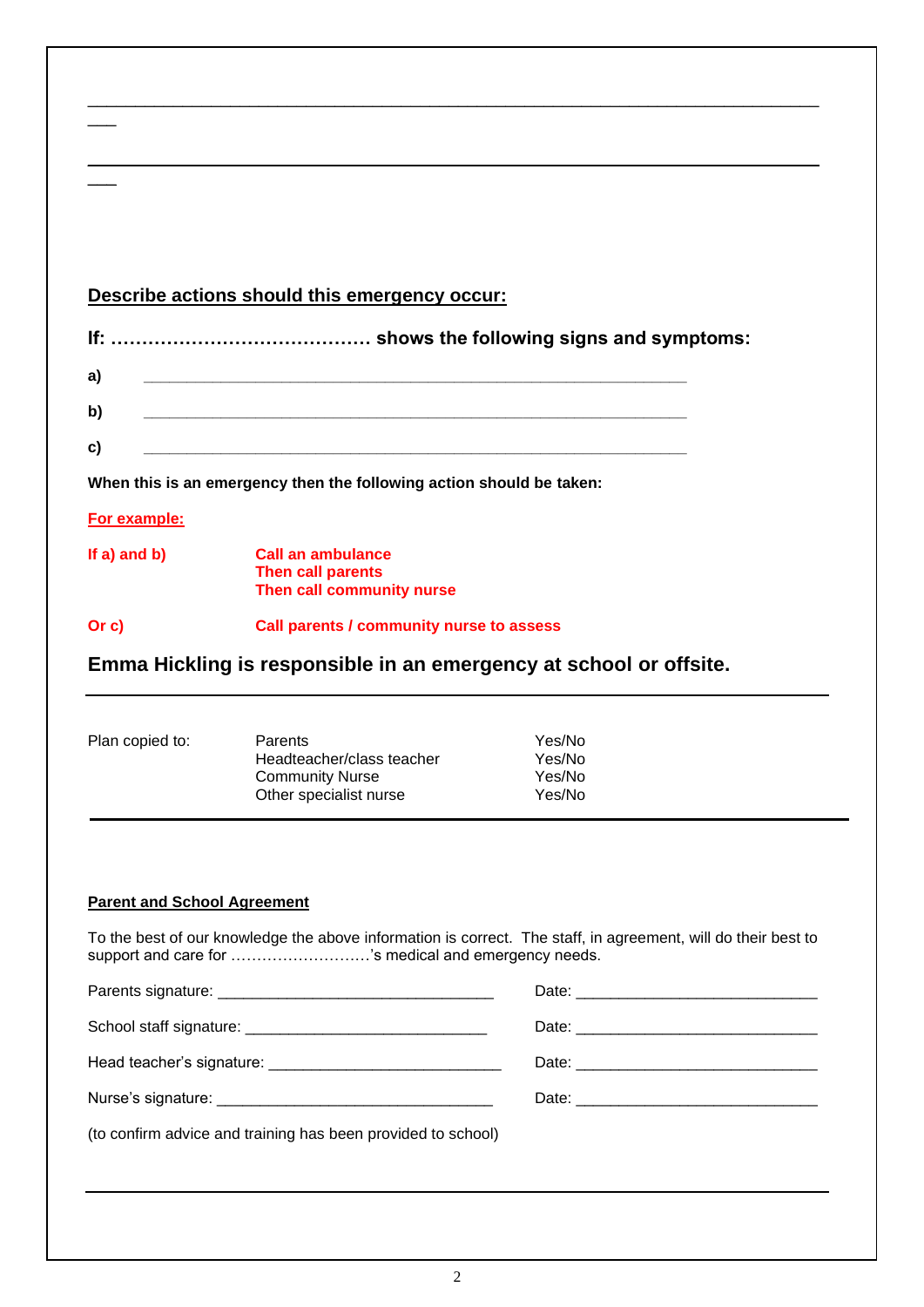**This form is to be kept by the telephone**

# CONTACTING EMERGENCY **SERVICES**

**To request an ambulance:**

**Dial 999 and be ready with the following information:**

- **1. Your telephone number (enter number)**
- **2. Your location (***enter address***)**
- **3. Your postcode**
	- **(enter postcode)**
- **4. Exact location (brief description e.g. next to church)**
- **5. Your name**
- **6. Child's name and brief description**
- **7. The best entrance for ambulance crew and advise crew will be met and taken to child**

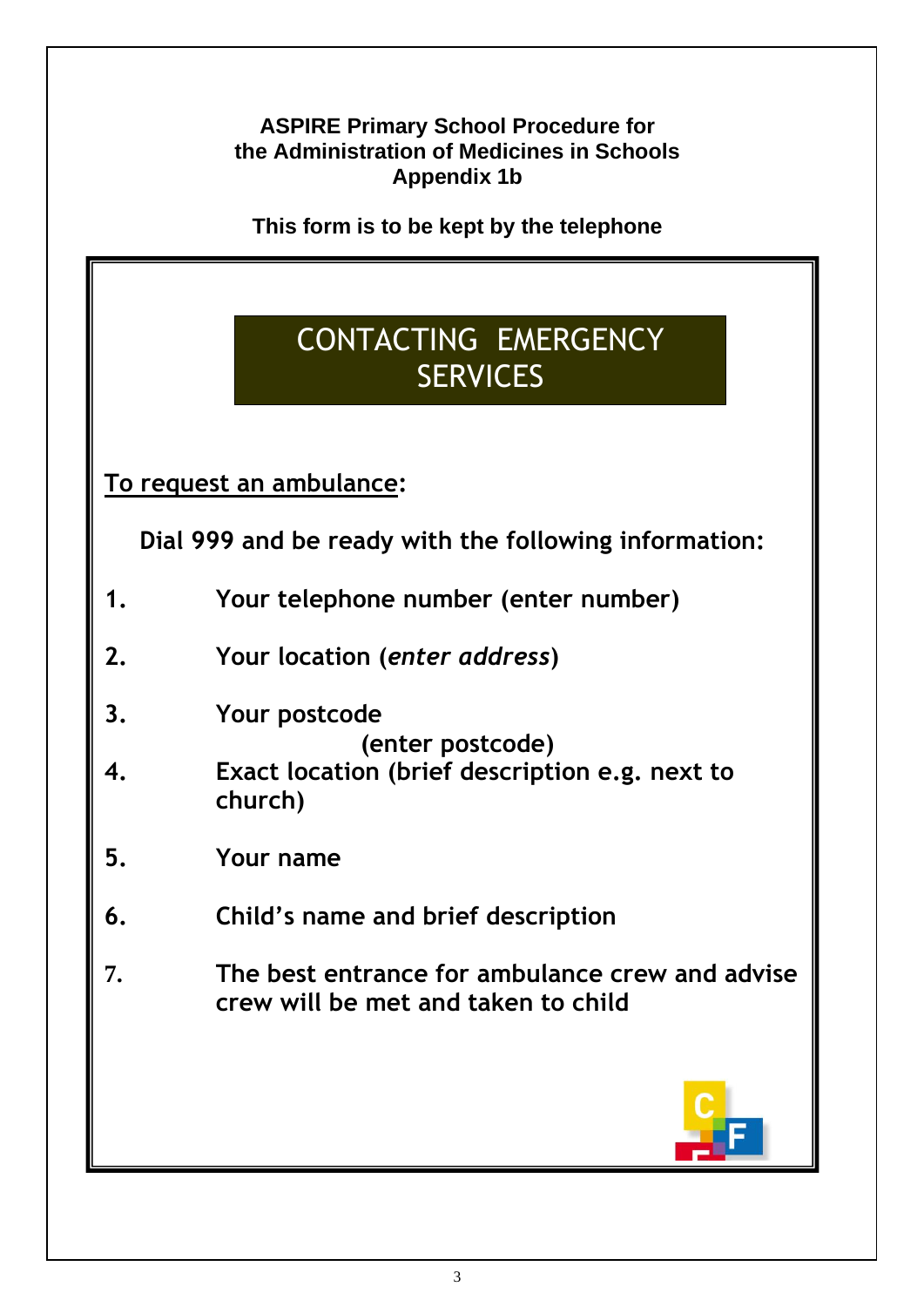|                                    |                                    |                          | <b>Risk Assessment Form</b>                                                                                                                                                                                                    |                       |                                             |
|------------------------------------|------------------------------------|--------------------------|--------------------------------------------------------------------------------------------------------------------------------------------------------------------------------------------------------------------------------|-----------------------|---------------------------------------------|
| <b>CONTACT DETAILS</b>             |                                    |                          |                                                                                                                                                                                                                                |                       |                                             |
|                                    | Name of person completing the form |                          |                                                                                                                                                                                                                                |                       |                                             |
| Date:                              |                                    |                          |                                                                                                                                                                                                                                |                       |                                             |
| <b>Child's Name:</b>               |                                    |                          |                                                                                                                                                                                                                                |                       |                                             |
| Age:                               |                                    |                          |                                                                                                                                                                                                                                |                       |                                             |
|                                    |                                    |                          |                                                                                                                                                                                                                                |                       |                                             |
| School:                            |                                    |                          |                                                                                                                                                                                                                                |                       |                                             |
|                                    |                                    |                          | Medical Condition: Medical Condition: Material Accounts and Accounts and Accounts and Accounts and Accounts and Accounts and Accounts and Accounts and Accounts and Accounts and Accounts and Accounts and Accounts and Accoun |                       |                                             |
| <b>List significant</b><br>hazards | Who is at risk?                    | <b>Existing controls</b> | <b>List additional controls</b><br>needed                                                                                                                                                                                      | Date of<br>assessment | By Whom (e.g.<br>Parent, School,<br>Doctor) |
|                                    |                                    |                          |                                                                                                                                                                                                                                |                       |                                             |
|                                    |                                    |                          |                                                                                                                                                                                                                                |                       |                                             |
|                                    |                                    |                          |                                                                                                                                                                                                                                |                       |                                             |
|                                    |                                    |                          |                                                                                                                                                                                                                                |                       |                                             |

4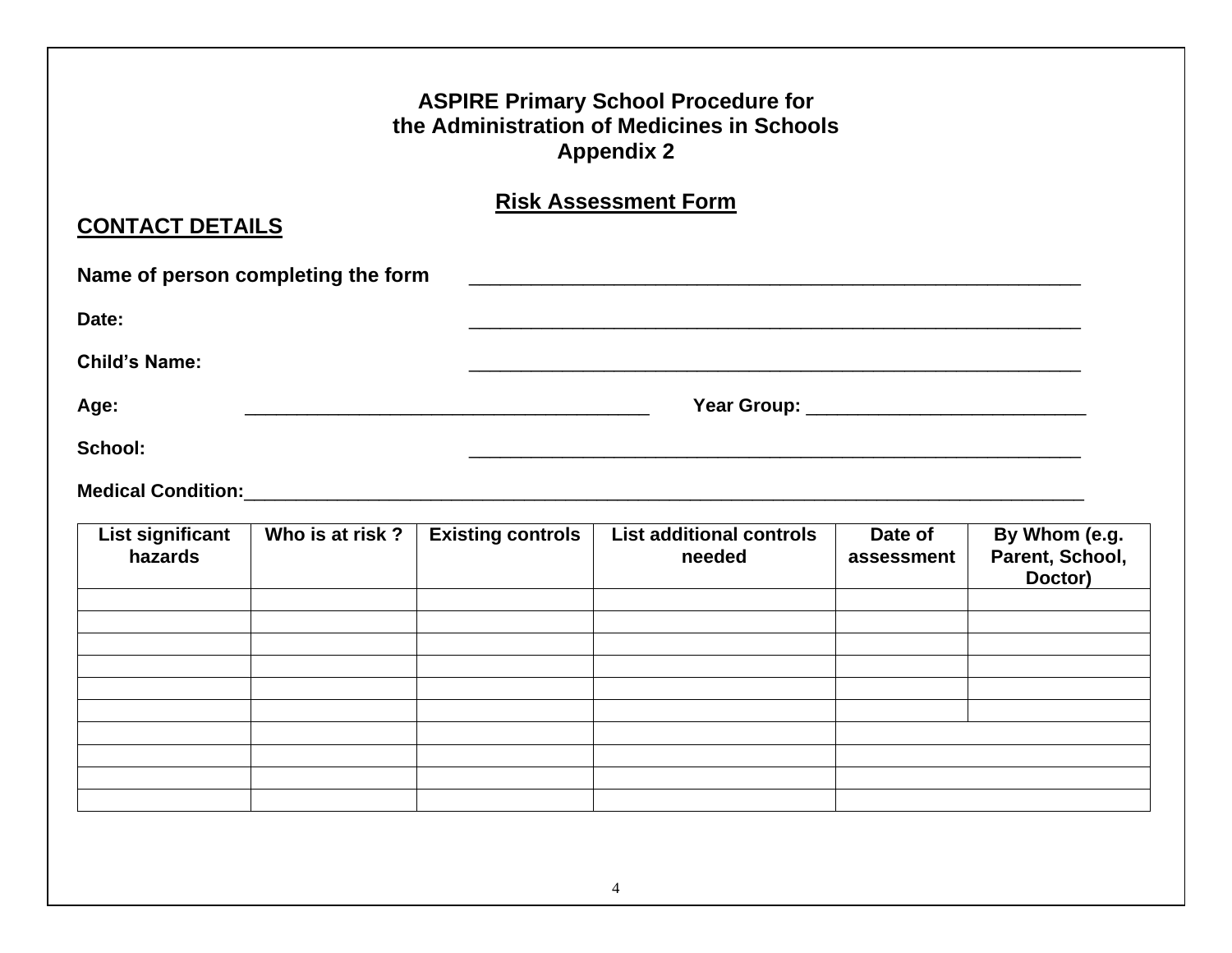| Parental agreement for the administration of medicines |                                                                   |                                                                                                                                                                                                                                                                                                                                                      |  |
|--------------------------------------------------------|-------------------------------------------------------------------|------------------------------------------------------------------------------------------------------------------------------------------------------------------------------------------------------------------------------------------------------------------------------------------------------------------------------------------------------|--|
|                                                        | school/setting has a procedure that staff can administer medicine | The school/setting will not give your child medicine unless you complete and sign this form and the                                                                                                                                                                                                                                                  |  |
| Date:                                                  |                                                                   |                                                                                                                                                                                                                                                                                                                                                      |  |
| School:                                                |                                                                   |                                                                                                                                                                                                                                                                                                                                                      |  |
| Age                                                    |                                                                   |                                                                                                                                                                                                                                                                                                                                                      |  |
| Condition / Illness                                    |                                                                   |                                                                                                                                                                                                                                                                                                                                                      |  |
|                                                        |                                                                   |                                                                                                                                                                                                                                                                                                                                                      |  |
| Where Medicine Kept:                                   |                                                                   |                                                                                                                                                                                                                                                                                                                                                      |  |
| Side Effects:                                          |                                                                   |                                                                                                                                                                                                                                                                                                                                                      |  |
| Expiry date:                                           |                                                                   |                                                                                                                                                                                                                                                                                                                                                      |  |
| How much (dose) to give:                               |                                                                   |                                                                                                                                                                                                                                                                                                                                                      |  |
| When to give it                                        |                                                                   |                                                                                                                                                                                                                                                                                                                                                      |  |
|                                                        |                                                                   |                                                                                                                                                                                                                                                                                                                                                      |  |
|                                                        | PHARMACIST. STUDENTS SHOULD NOT SELF ADMINISTER                   | Note : MEDICINES MUST BE IN THE ORIGINAL CONTAINER AS DISPENSED BY THE                                                                                                                                                                                                                                                                               |  |
| Daytime contact number of parent or adult contact      |                                                                   |                                                                                                                                                                                                                                                                                                                                                      |  |
| Name and contact number of GP                          |                                                                   |                                                                                                                                                                                                                                                                                                                                                      |  |
|                                                        |                                                                   |                                                                                                                                                                                                                                                                                                                                                      |  |
| medicine is stopped.                                   |                                                                   | This information is, to the best of my knowledge, accurate at time of writing and I give consent to the school /<br>setting staff, to administer the medicine in accordance with the school/setting procedure. I will inform the<br>school/ setting immediately in writing if there is any change in dosage or frequency of the medication or if the |  |
| Parent/Guardian signature<br>Print name<br>Date        |                                                                   |                                                                                                                                                                                                                                                                                                                                                      |  |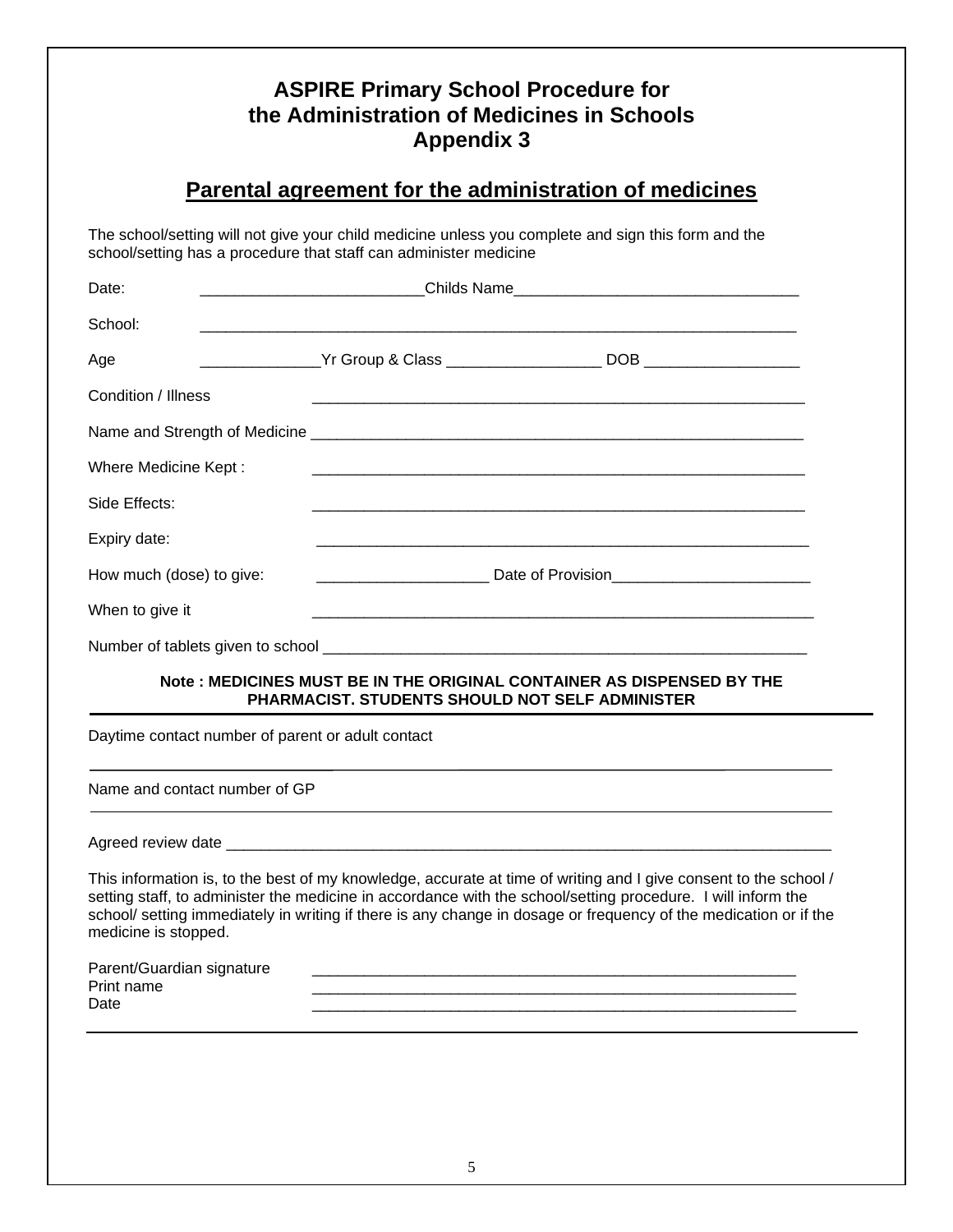| Headteacher / Head of setting agreement to administer medicine where a Risk<br>Assessment or Health Care Plan are not needed (e.g. asthma, period pains) |                                                                            |  |
|----------------------------------------------------------------------------------------------------------------------------------------------------------|----------------------------------------------------------------------------|--|
|                                                                                                                                                          |                                                                            |  |
|                                                                                                                                                          |                                                                            |  |
|                                                                                                                                                          | (Name of child) will be given their medicine or supervised in taking it by |  |
|                                                                                                                                                          |                                                                            |  |
|                                                                                                                                                          | (Name of member of staff)                                                  |  |
|                                                                                                                                                          | (either end date or until instructed by parents)                           |  |
|                                                                                                                                                          |                                                                            |  |
|                                                                                                                                                          |                                                                            |  |
|                                                                                                                                                          |                                                                            |  |
|                                                                                                                                                          | Date:                                                                      |  |
|                                                                                                                                                          | (Headteacher / Head of setting / named member of staff)                    |  |
|                                                                                                                                                          |                                                                            |  |
|                                                                                                                                                          |                                                                            |  |
|                                                                                                                                                          |                                                                            |  |
|                                                                                                                                                          |                                                                            |  |
|                                                                                                                                                          |                                                                            |  |
|                                                                                                                                                          |                                                                            |  |
|                                                                                                                                                          |                                                                            |  |
|                                                                                                                                                          |                                                                            |  |
|                                                                                                                                                          |                                                                            |  |
|                                                                                                                                                          |                                                                            |  |
|                                                                                                                                                          |                                                                            |  |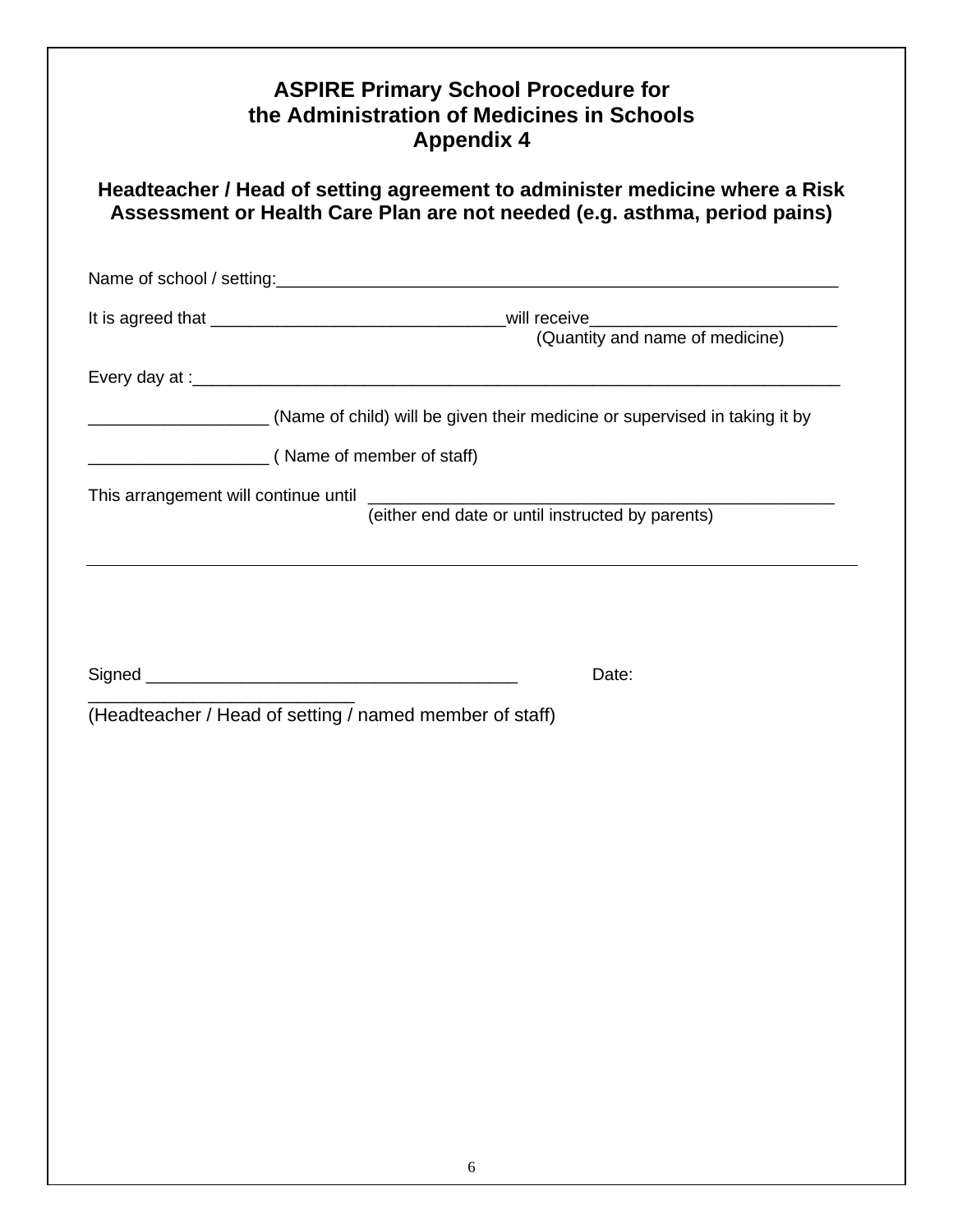| the Administration of Medicines in Schools<br><b>Appendix 5</b><br>Record of medicines administered to an individual child |                                                                                          |                          |  |  |
|----------------------------------------------------------------------------------------------------------------------------|------------------------------------------------------------------------------------------|--------------------------|--|--|
|                                                                                                                            | • The right medicine<br>For<br>• The right child<br>• The right time<br>• The right dose | To ensure:<br>At<br>At   |  |  |
| Name of Child:                                                                                                             |                                                                                          |                          |  |  |
| Date of Birth                                                                                                              | $\sqrt{2}$                                                                               |                          |  |  |
| Name of school                                                                                                             |                                                                                          |                          |  |  |
| Class                                                                                                                      |                                                                                          |                          |  |  |
|                                                                                                                            |                                                                                          |                          |  |  |
|                                                                                                                            |                                                                                          |                          |  |  |
| Date Medicine provided by Parent ___________________                                                                       |                                                                                          | <b>Quantity Received</b> |  |  |
| Dose and frequency of medicine                                                                                             |                                                                                          |                          |  |  |
|                                                                                                                            |                                                                                          |                          |  |  |
|                                                                                                                            |                                                                                          |                          |  |  |
|                                                                                                                            |                                                                                          |                          |  |  |
|                                                                                                                            |                                                                                          |                          |  |  |
| <b>Date</b><br>Time given                                                                                                  |                                                                                          |                          |  |  |
| Dose given                                                                                                                 |                                                                                          |                          |  |  |
| <b>Name of Staff Member</b><br><b>Staff Initials</b>                                                                       |                                                                                          |                          |  |  |
|                                                                                                                            |                                                                                          |                          |  |  |
| <b>Date</b>                                                                                                                |                                                                                          |                          |  |  |
| Time given                                                                                                                 |                                                                                          |                          |  |  |
| Dose given<br><b>Name of Staff Member</b>                                                                                  |                                                                                          |                          |  |  |
| <b>Staff Initials</b>                                                                                                      |                                                                                          |                          |  |  |
| <b>Date</b>                                                                                                                |                                                                                          |                          |  |  |
| <b>Time given</b>                                                                                                          |                                                                                          |                          |  |  |
| Dose given<br><b>Name of Staff Member</b>                                                                                  |                                                                                          |                          |  |  |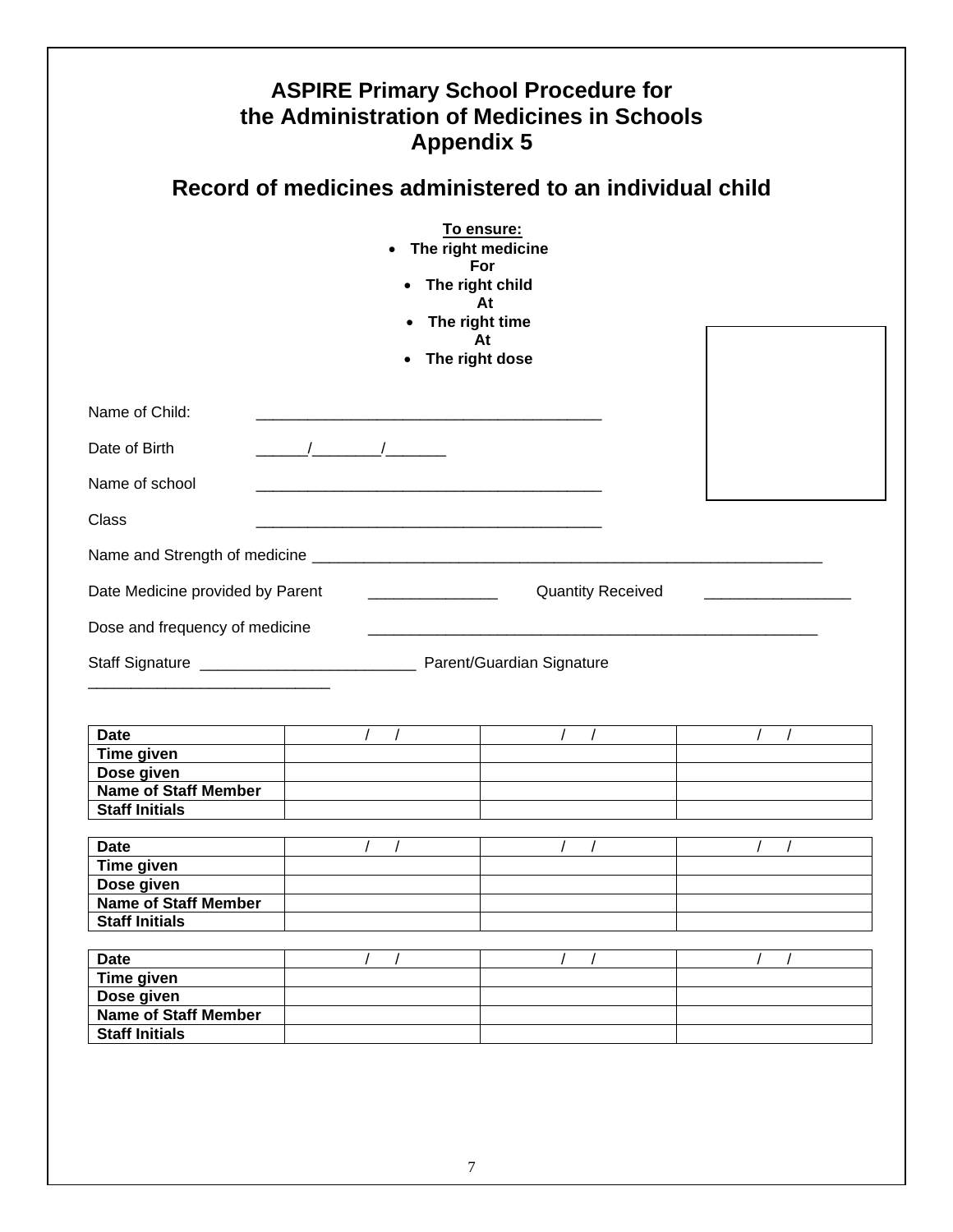# **(to be completed for each member of staff involved in a care plan)**

### **Record of advice, awareness raising, support and guidance to the school**

| I confirm that:                                                                                                  |  |
|------------------------------------------------------------------------------------------------------------------|--|
| Has received awareness training detailed above and is competent to carry out the<br>appropriate procedures       |  |
| I recommend that the training is updated:                                                                        |  |
| (State frequency)                                                                                                |  |
| Signature of health professional:                                                                                |  |
| Date:                                                                                                            |  |
| and the control of the control of the control of the control of the control of the control of the control of the |  |
| I confirm that I have received the awareness raising as detailed above<br>Staff signature:                       |  |
|                                                                                                                  |  |
|                                                                                                                  |  |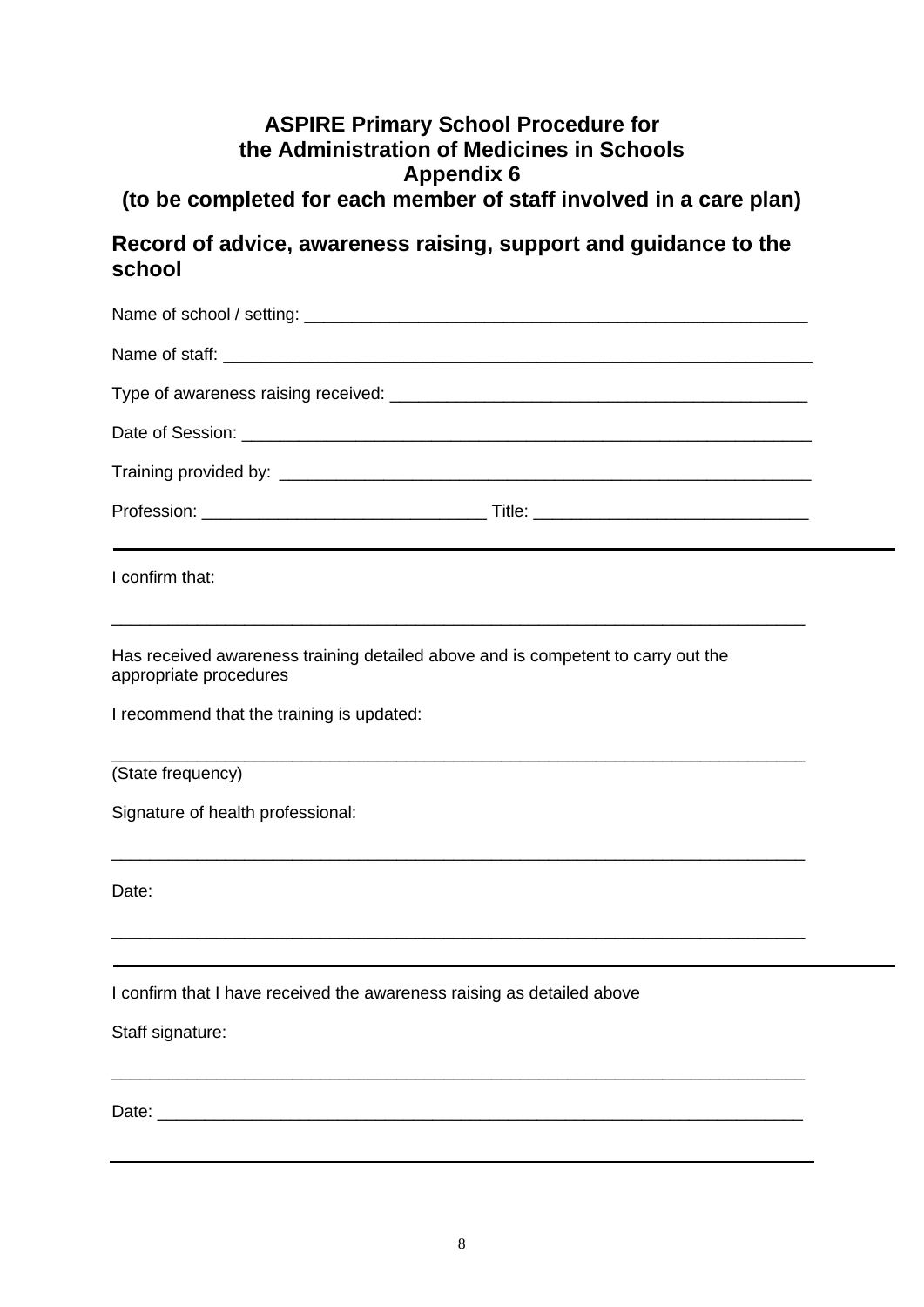# **Authorisation for the administration of Rectal Diazepam**

| (name) should be given Rectal Diazepam                                                                      |
|-------------------------------------------------------------------------------------------------------------|
| $\frac{1}{\sqrt{2}}$ mg if:                                                                                 |
| He/she has a prolonged epileptic seizure lasting over ___________ minutes                                   |
| <b>OR</b><br>Serial seizures lasting over _____________ minutes                                             |
| <b>OR</b><br>If the seizure has not been resolved after _________ minutes (please delete as<br>appropriate) |
|                                                                                                             |
|                                                                                                             |
|                                                                                                             |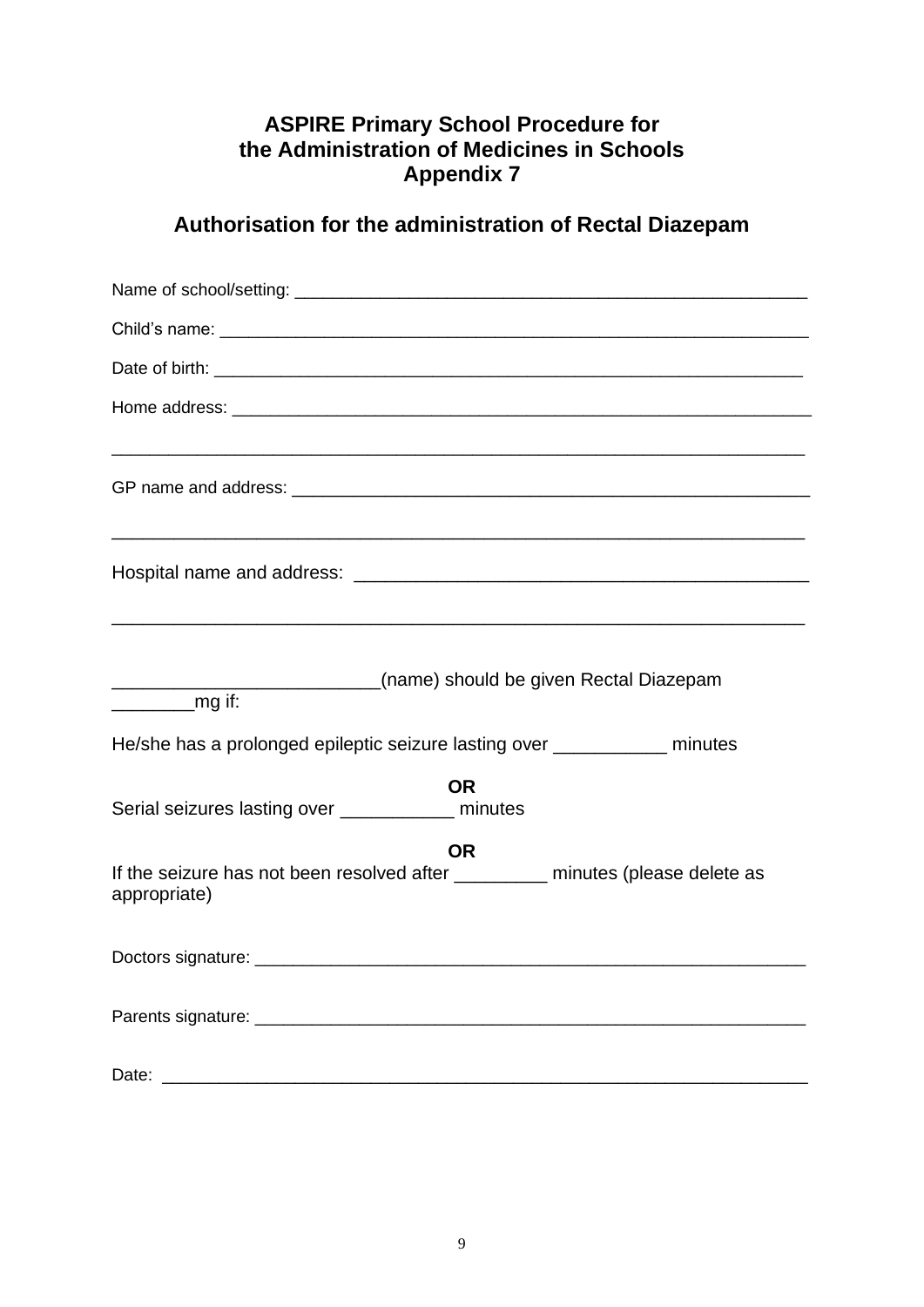| <b>Buccal Midazolam</b><br>Agreed Individual care plan to prevent status epilepticus<br>Agreed between parent/carer and school                                                                                                                                                       |  |  |  |
|--------------------------------------------------------------------------------------------------------------------------------------------------------------------------------------------------------------------------------------------------------------------------------------|--|--|--|
|                                                                                                                                                                                                                                                                                      |  |  |  |
|                                                                                                                                                                                                                                                                                      |  |  |  |
|                                                                                                                                                                                                                                                                                      |  |  |  |
| Contact details: _______________________(Home/Work) ________________________(mobile)                                                                                                                                                                                                 |  |  |  |
| Alternate contact name: _____________________(number)___________________________                                                                                                                                                                                                     |  |  |  |
|                                                                                                                                                                                                                                                                                      |  |  |  |
|                                                                                                                                                                                                                                                                                      |  |  |  |
| Buccal Midazolam, ___ mg in: _______ ml may be given by a trained individual if                                                                                                                                                                                                      |  |  |  |
| minutes, orhas one seizure after another without recovery in between lasting longer than<br>FIVE (5) minutes orhas THREE (3) seizures) in HALF (1/2) an hour, (give at onset of $3^{rd}$<br>seizure)                                                                                 |  |  |  |
| This should result in the seizure stopping within TEN (10) minutes. If the seizure does not<br>stop within TEN (10) minutes a second dose of Buccal Midazolam _____ mg in _____ ml may /<br>mouved be given. If the esignese depart step ofter TEN (40) minutes of the first (second |  |  |  |

may not be given. If the seizures do not stop after TEN (10) minutes of the first / second dose **CALL AN AMBULANCE ON 999** and inform the operator that you have someone who may be in **Status Epilepticus**

An ambulance should also be called if:

- It is the child's first seizure
- The child has injured themselves badly
- They have breathing problems after a seizure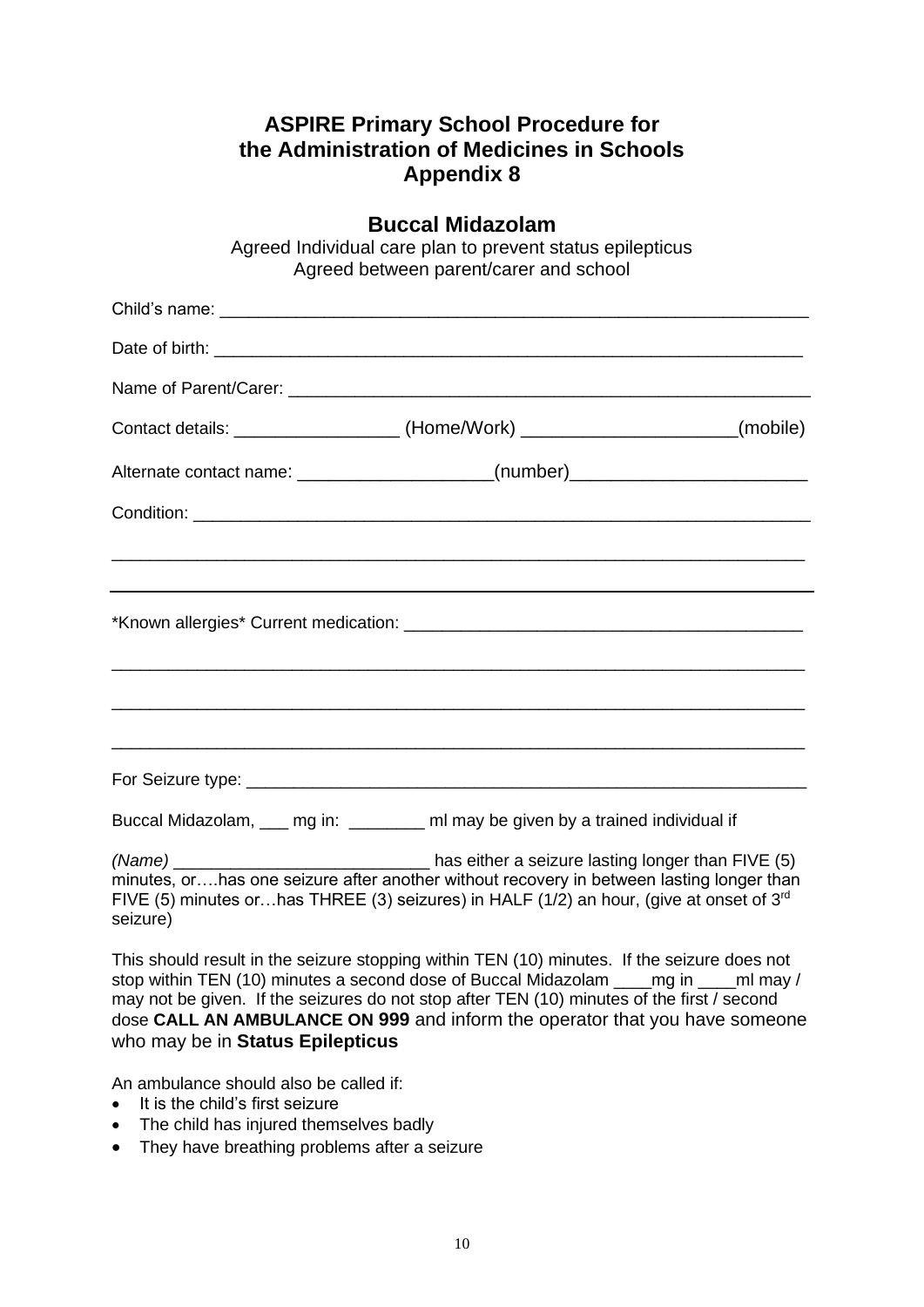It is recommended that no more than 2 doses may be given in any 24 hour period. If more seizures occur within this 24 hour period then it would be wise to seek a medical opinion.

#### **IF IT IS THE FIRST TIME THAT THIS CHILD IS HAVING THE MEDICINE AN AMBULANCE SHOULD BE CALLED, AFTER IT HAS BEEN GIVEN, IN CASE THERE ARE ANY UNEXPECTED REACTIONS TO IT**

**Buccal Midazolam and the agreed individual care plan to prevent status epilepticus should be carried with the person at all times**

The child's **main carer** is responsible for the safe storage of Buccal Midazolam ensuring that it is not out of date or gone off (turned milky) during storage.

**Current expiry date is** \_\_\_\_\_\_\_\_\_\_\_\_\_\_\_\_\_\_\_\_\_\_\_\_\_\_\_\_

Locations where this care plan may be found include : ……………………………………………………………….. ……………………………………………………………….. ……………………………………………………………….. ……………………………………………………………….. ……………………………………………………………….. ………………………………………………………………..

This agreed care plan is due to be reviewed in

\_\_\_\_\_\_\_\_\_\_\_\_\_\_\_\_\_\_\_\_\_\_\_\_\_\_\_\_\_\_\_\_\_\_\_\_\_\_\_\_

| Signed<br>medication | date | Dr prescribing |
|----------------------|------|----------------|
| Signed               | date | Parent / Carer |
| Signed               | date | School         |